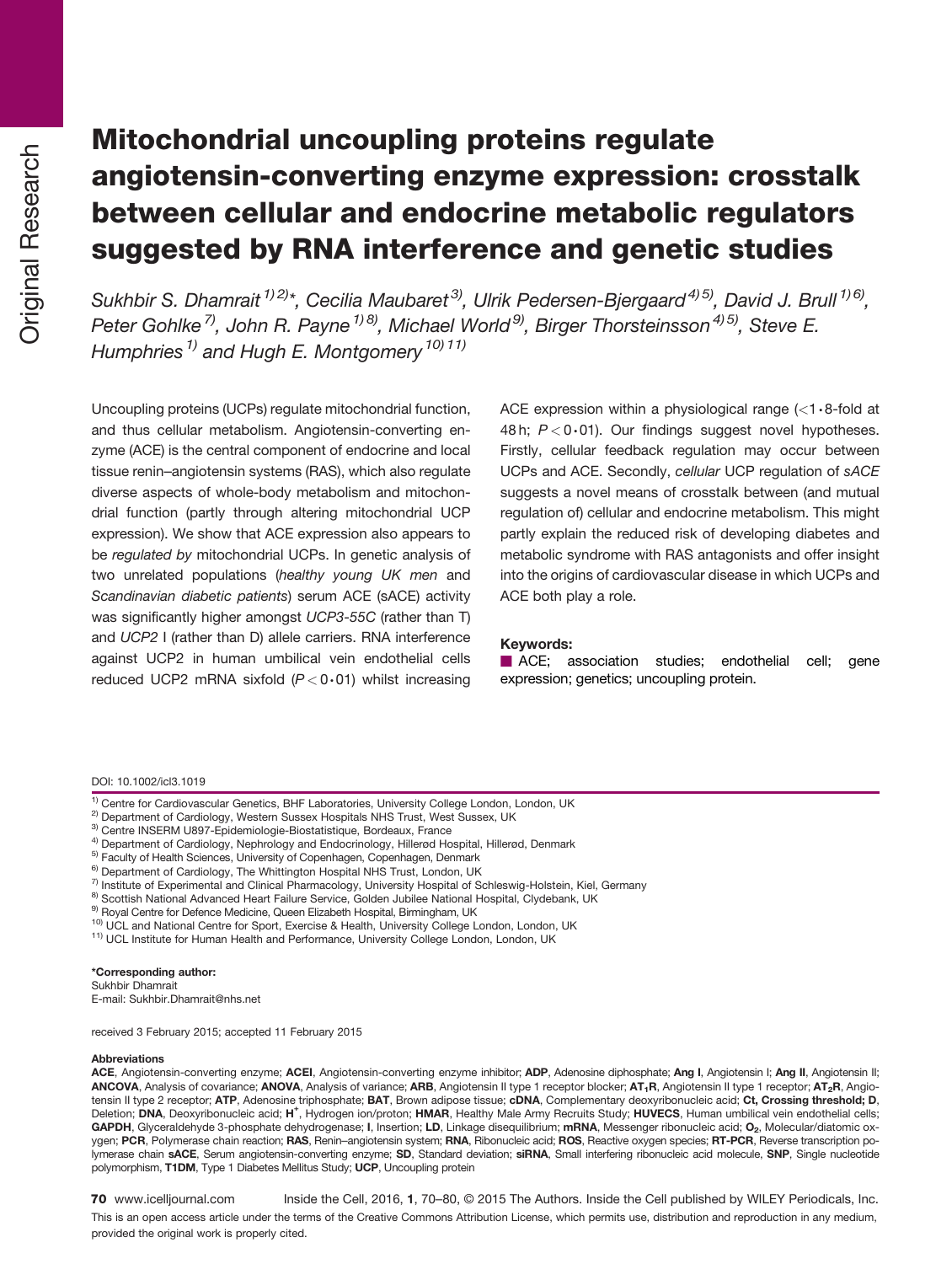# Introduction

#### Both circulating and local (tissue/cellular) renin–angiotensin systems exist

As a pivotal component of the endocrine renin–angiotensin systems (RAS), angiotensin-converting enzyme (ACE) plays an important role in the regulation of the human circulation. Cleaved from an anchoring stalk on endothelial cells that line blood vessels, it is released into the circulation, acting upon the protein angiotensin I to yield eight amino-acid angiotensin II (Ang II). Ang II provokes release of the hormone aldosterone from the adrenal glands, which leads to salt and water retention by the kidney. It also causes constriction of small blood vessels in the arterial tree – actions which, together, serve to elevate blood pressure. In medical care, RAS antagonists, whether ACE inhibitors (ACEIs) or drugs antagonising the actions of Ang II at its type 1 receptor  $(AT_1R$  blockers or ARBs), are widely used in the treatment of elevated blood pressure, or in the treatment of heart failure in which reduced vascular tone and reduced circulating volume may offer advantages.

But the RAS has functions far beyond this, being found in cells and tissues throughout the body. Here, Ang II action on cell surface  $AT_1R$  and type 2  $(AT_2R)$  receptors affects the function of the cell that synthesised it (autocrine actions), or the function of nearby cells (paracrine actions). Ang II can also act as an intracellular signalling molecule (so-called intracrine action): some cells internalise Ang II made elsewhere, and others synthesise it de novo (reviewed in [1]). In this way, both circulating and tissue RAS can act independently or interact in the regulation of cell function.

#### ACE activity is influenced by naturally occurring variation in the ACE gene

Circulating and tissue ACE activity varies greatly between individuals, and common genetic variation in the ACE gene explains up to 40% of such differences. In particular, each of the two inherited ACE genes can exist in one of two forms. One form contains a small extra sequence of DNA (287 base pairs) and is known as the 'insertion' or 'I' variant (allele). If this fragment is missing, the gene variant is known as the deletion, or 'D', allele. In both the circulating/endocrine [2] and cellular [3] RAS, the 'I' allele is associated with lower ACE activity.

#### RAS play an important role in regulating metabolism in health and disease

One important function of local and endocrine RAS is in the regulation of cellular and whole-body metabolism. This they do in numerous ways, influencing, for example, the storage and release of fatty acid fuels from fat cells (adipocytes) [4]; regulating islet cells in the pancreas, which are responsible for releasing the hormone insulin and thus regulating uptake and use of glucose [5]; and regulating the uptake and use of carbohydrate fuel by the liver [6]. But Ang II influences more than the uptake of metabolic substrates. It increases liver, skeletal muscle and whole-body oxygen consumption in rodents [7–9]. Conversely, ARBs and ACEI reduce oxygen consumption related to renal sodium transport [10]. Human data are supportive of such metabolic roles: the ACE I allele is associated not only with lower circulating and tissue ACE activity but also with successful physical performance in hypoxic environments [11–14] and with enhanced training-related falls in skeletal muscle oxygen consumption per unit of external work [15,16].

These metabolic roles of RAS appear to influence the development of disease in humans. Genetically determined high ACE activity (marked by the ACE D rather than I allele) is associated with the development of metabolic syndrome (hypertension, diabetes and abnormal blood lipid profile) [17], whilst reducing RAS activity (by the use ACEIs or ARBs) also reduces the risk of people developing diabetes [18], or of them suffering a myocardial infarction (heart attack), clinical signs or symptoms of heart failure, stroke or death from a cardiovascular cause [19].

#### Ang II has direct effects on mitochondria

The cellular metabolic effects of RAS may be mediated, in part, by direct action of Ang II on the mitochondrial respiratory chain (reviewed in [20]). Mitochondria are the intracellular organelles responsible for generating the body's energy currency, adenosine triphosphate (ATP). The respiratory or electron transport chain of the inner mitochondrial membrane consists of an assembly of several discrete electron carriers, which are grouped into complexes. Three of these complexes (complexes I, III and IV) work as oxidation–reduction-driven proton pumps: electrons derived from diverse metabolic substrates combine with molecular oxygen to form water, and the energy released drives the translocation of protons (hydrogen ions, H<sup>+</sup>) from the mitochondrial matrix, across the otherwise impermeable inner membrane, and into the intermembrane space. This results in a chemiosmotic gradient (a mitochondrial membrane potential) across the inner membrane, which drives the flow of these protons back into the matrix through ATP synthase, which produces ATP from adenosine diphosphate (ADP) and inorganic phosphate. When the membrane potential is high (for instance at rest when no useful work is being performed and the demand for ATP is low), complexes I and III are also able to produce reactive oxygen species (ROS), where diatomic oxygen  $(0, 0)$  combines with a single electron only to form superoxide rather than being fully reduced to water. These ROS can cause substantial cell damage [21]. Exogenously administered Ang II traffics to mitochondria [22,23], where outer mitochondrial membranes may express  $AT_1Rs$  [24]. Ang II will then stimulate production of ROS, NADPH oxidase-dependent superoxide and ADPindependent respiration – which reduces the activities of complexes I and III. Mitochondria may have the capacity to endogenously synthesise Ang II [25–29].

#### Uncoupling proteins can 'short circuit' the mitochondrial membrane and reduce the membrane potential

The 'coupling', which connects substrate energy with the derived ATP is, however, incomplete – protons can flow back into the matrix in a manner disconnected from ATP synthesis. This is in part controlled by nuclear-encoded, mitochondrial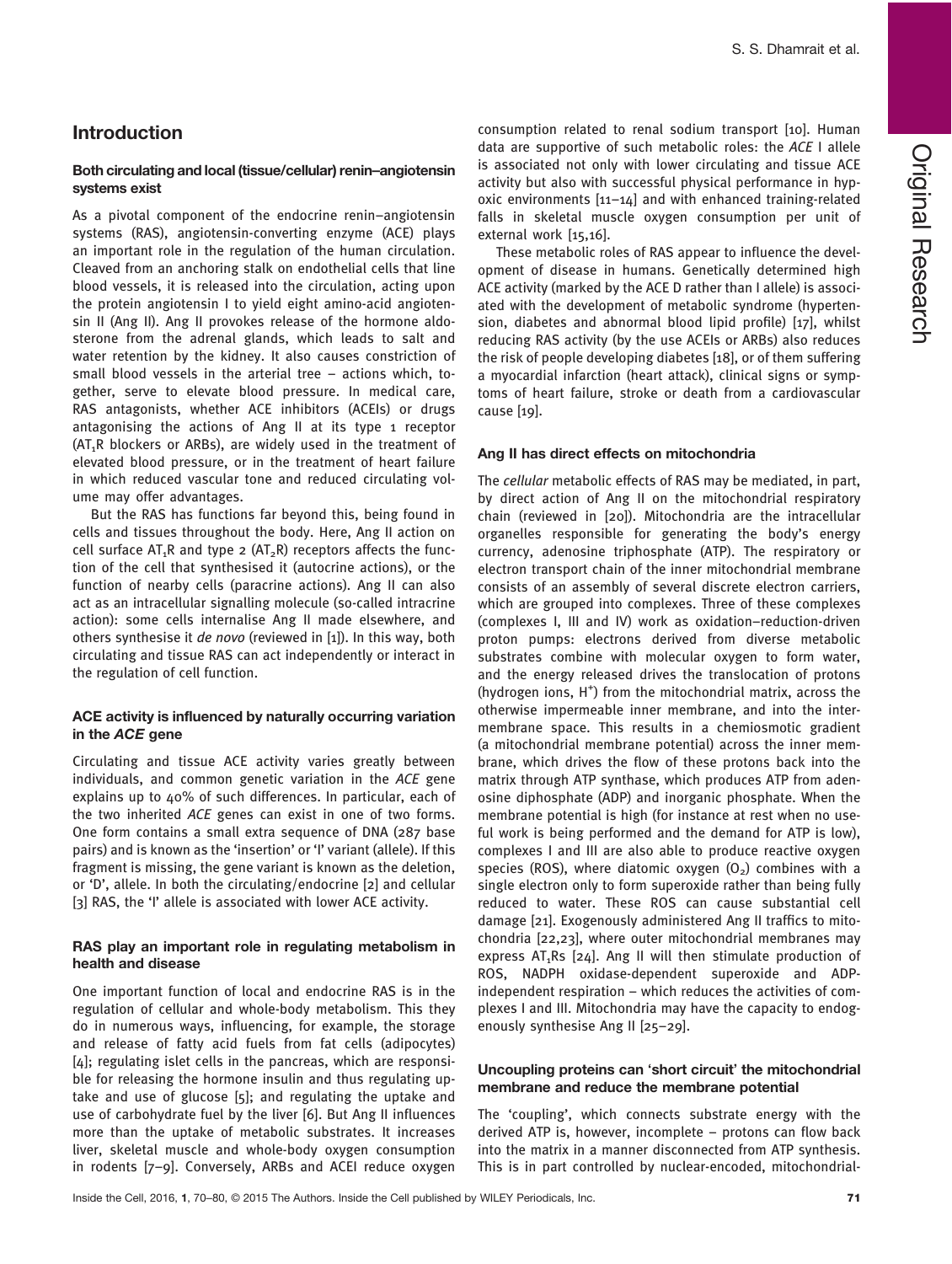**Original Research** Original Research S. S. Dhamrait et al.

targeted uncoupling proteins (UCPs), of which five mammalian forms are recognised [30]. Of these, UCP4 and UCP5 are principally neuronally expressed [31]. The remaining three (UCP1–3) have close sequence homology. Expression of UCP2 is recognised in tissues including white adipose tissue, liver, and cardiac and skeletal muscle, whilst that of UCP1 is limited to brown adipose tissue (BAT), and of UCP3 largely to BAT and skeletal and, to a lesser extent, cardiac muscle [32]. By allowing protons to flow back across the inner mitochondrial membrane without coupled ATP synthesis, UCPs reduce the membrane potential and help protect the cell from the generation of excessive ROS from complexes I and III [33,34]. Thus, expression of UCP2 is increased as ROS levels rise, in a negative feedback regulatory system [35]. Indeed, it has been hypothesised that UCPs evolved in response to severe ROS formation resulting from the beta-oxidation of fat [36].

## UCPs alter metabolism through mechanisms in addition to altering mitochondrial membrane potential

This said, UCP2 may have metabolic roles other than, or beyond those related to, proton gradient and ROS generation (well reviewed in detail in [37]). Indeed, it appears to increase fatty acid oxidation [38], whilst long-chain fatty acid intake is also known to induce UCP2 expression [39]. Further, UCP2 appears to play roles in the regulation of food intake [14,15] and insulin secretion [16,17], although the mechanisms by which such actions occur remain poorly understood [40]. One means by which to explore the physiological roles of UCPs is through the study of genetic variants that are associated with differences in their expression. Helpfully, even a

common genetic variation in the  $UCP_3/2$  locus influences UCP expression.

## Functional variation exists in the genes that encode the UCPs

A common variant exists in the UCP2 gene's promoter region (the area that initiates gene transcription), comprising the presence of an adenine base (rather than the more frequent guanidine: UCP2-866G>A, rs659366). This variant lies in a region containing binding sites for transcription factors (factors that stimulate gene transcription) influenced by hypoxia and inflammation. Linkage disequilibrium (LD) refers to the finding that some gene variants are not randomly distributed in a population: being in proximity, they tend to 'travel together'. This is the case for this UCP2 variant (Fig. 1), which is in complete LD with a second promoter variant  $(-2723T)$ . These also explain 71% of the variation in messenger RNA (mRNA) transcript ratio associated with the deletion/insertion (D/I) of 45 base pairs of DNA (in exon 8 of the gene)  $[41]$ . The UCP2-866A allele is associated with lower gene transcription (repression) in somatic non-β cells [42] but more effective UCP2 gene transcription in pancreatic β cells (those that make insulin). In humans, the UCP2-866A allele is thus associated with reduced insulin sensitivity [42] and glucose-stimulated insulin secretion [43], diabetes in obese subjects [42], oxidative stress in diabetic people [44] and future cardiovascular risk in diabetic and non-diabetic people [44]. The UCP2 I allele is associated with reduced  $UCP2$  mRNA stability [41], and with elevated body mass index  $[45]$  and variably with basal metabolic rate  $[46]$ .



Figure 1. Diagrammatic representation of the human UCP3 and UCP2 gene locus (chromosome 11q13) with the relative positions and linkage disequilibria (LD) of the three common genetic variants in this study: the UCP3-55C>T promoter variant, UCP2-866G>A promoter variant and the UCP2 D/I variant. UCP2 is approximately 7 kb downstream from UCP3. They share 72% sequence homology. The exonic structures are shown (rectangles) as well as the transcription start points (angled arrows), translation start codons (ATG) and translation stop codons (TGA). UCP3 has two translation stop codons, yielding either a short (TGA<sub>S</sub>) or long (TGA<sub>I</sub>) transcript. The short transcript does not code for a functioning protein. There are three ATG codons at positions 888, 924 and 948 within an open reading frame in exon 2 of UCP2, which could initiate translation of a putative short protein (depicted as ATG<sub>S</sub>). However, translation only starts at the ATG codon in exon 3 to yield UCP2 protein [47]. LD (or D') is the non-random association of alleles or genetic markers in a population and is measured between 0 and 1. When two alleles are completely randomly associated, D' is zero. When two alleles are completely linked or associated, then  $D' = 1$ . In the figure, D' is shown between the three gene variants for the HMAR (§) and T1DM (†) studies. In both studies, there was significant LD between the UCP2-866G>A and UCP2 D/I variants (D' 0·38 – 0·54;  $P < 0.0001$ ) and negative LD (-0·31 to -0·26;  $P = 0.0005$ ) between the UCP3-55C>T and UCP2 D/I variants, but no LD between the UCP3-55C>T and UCP2-866G>A variants. The common UCP3-55C allele therefore showed significant allelic association with the rare UCP2 I allele, and the latter with the rare UCP2-866A allele.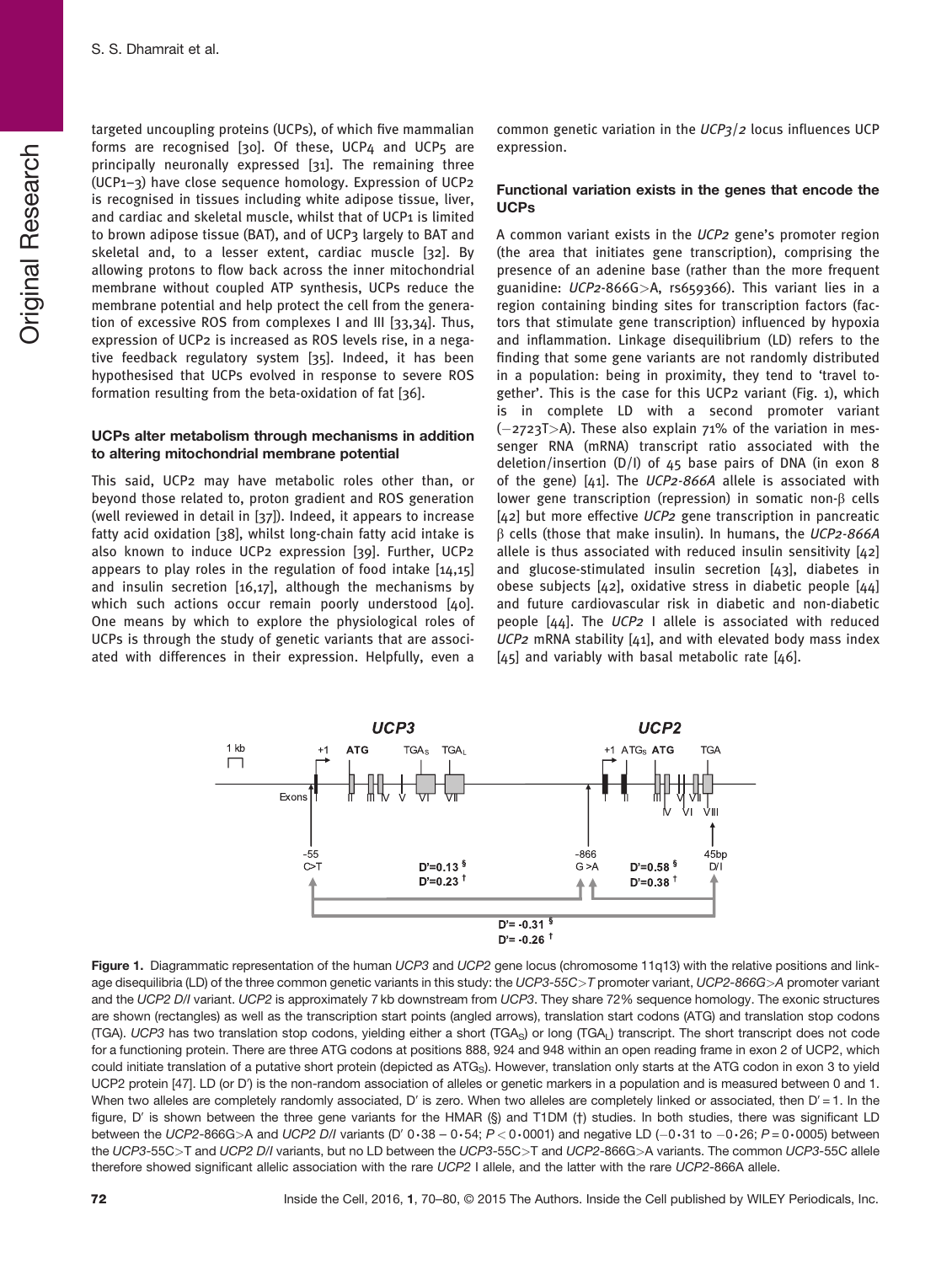Meanwhile, a common variant in the regulatory 'promoter' region of the UCP3 gene (the presence of a thymidine base rather than the more frequent cytosine:  $-55C>$ T, rs1800849) is in negative LD with the  $UCP2$  D/I polymorphism [48], the T allele being associated with obesity in a recessive manner [48] and with higher circulating low-density lipoproteins cholesterol levels [49]. For clarity, such LD is demonstrated in Fig. 1, which relates to our study populations described later. We have recently shown the combined presence of both the UCP3-55C allele and the UCP2-866A allele (the 'UCP3-55C/ UCP2-866A haplotype') to be associated with gains in muscle performance following endurance training [50] in a similar pattern to that previously associated with the ACE I allele (lower ACE activity) [51].

#### ACE may regulate UCP expression. But do UCPs regulate ACE expression?

Some of the metabolic effects associated with ACE and Ang II (refer to the previous discussion) are now thought to be mediated through regulation of UCP expression: Ang II upregulates expression of UCP1 [52], UCP2 [53] and UCP3 [54]. However, an unexpected (and completely novel) finding made by our group suggested an inverse relationship: that UCP activity might also regulate ACE expression. We had previously reported a correlation between lower serum ACE (sACE) activity and decreased risk of hypoglycaemia in Danish diabetic adult, going on to show a similar association of the ACE I allele (i.e. genetically determined low sACE) with a lower risk of severe hypoglycaemia [55]. Low ACE activity is favourable for performance and hypoglycaemia awareness when substrate availability is limited, for example, during hypoglycaemia. As part of our ongoing work, we recently genotyped these subjects for the  $UCP_3$ -55C $>$ T polymorphism, finding an association between UCP3 genotype and sACE activity. Such data suggest a role for UCPs in the regulation of ACE activity, rather than the (previously recognised) converse observation.

We sought to confirm the validity of the finding by performing more detailed genetic analysis in this sample of 210 type 1 diabetic study patients  $(≥18$  years old; 117 women; mean age 45·5 ± 13·7 years; none taking RAS antagonists): the T1DM study. We then sought replication of our findings in a second completely independent dataset, comprising 250 Caucasian British healthy male army recruits (mean age  $19.4 \pm 2.2$  years): the HMAR study.

Finally, as sACE is derived from endothelial cells, we performed in vitro experimentation to confirm the co-expression of both ACE and UCP2 mRNA in human umbilical vein endothelial cells (HUVECs) before determining whether changes in UCP expression (by RNA interference) could directly alter endothelial ACE expression.

## **Results**

#### Gene variants in the adjacent UCP2 and UCP3 loci are tightly associated

Genotype distributions (Table 1) were in Hardy–Weinberg equilibrium (meaning that they are consistent with stability over generations) and similar to those previously reported in Caucasians  $[41, 45, 48]$ . There was significant LD between the UCP2-866G > A and UCP2 D/I variants (D  $0.38-0.54$ ;  $P < 0.0001$ ; Fig. 1) and negative LD  $(-0.31 \text{ to } -0.26; P = 0.0005)$  between the UCP3-55C>T and UCP2 D/I variants, as previously described in a South Indian cohort [48], but no LD between the  $UCP_3$ -55C $>$ T and UCP2-866G>A variants. The UCP3-55C allele therefore showed allelic association with the rare UCP2 I allele, and the latter with the UCP2-866A allele. There was no association between any genotype and common descriptive population variables.

#### sACE activity is strongly associated with UCP2/3 genotype

sACE activity was normally distributed in both studies and weakly correlated with age (HMAR  $r = -0.19$ ;  $P = 0.02$ , T1DM  $r = 0.12$ ;  $P = 0.04$ ) but no other population variables. Ageadjusted sACE was therefore used in subsequent analyses. As expected, sACE activity was higher in T1DM subjects, with levels similar to those of previously published data [56]. The wide distribution of ACE activities in the T1DM group may partly reflect differences in diabetic phenotype, such as the presence or absence of nephropathy [56].

In both studies, sACE activity differed by UCP genotype. For UCP2, the I allele was associated with significantly higher sACE activity in both the HMAR study (25·8 ± 8·3 vs. 29·2 ± 10·3 vs. 29·9 ± 7·3 nmol his-leu/ml/min for DD vs. DI vs. II, linear trend  $P = 0.04$ ; I allele vs. DD homozygotes  $P = 0.02$ ) and T1DM study (49·9 ± 15·5 vs. 50·5 ± 17·6 vs. 60·4  $\pm$  24.2 nmol his-leu/ml/min;  $P = 0.04$  analysis of variance [ANOVA]). Considering UCP3, the ACE activity for CC versus

Table 1. UCP3-55C>T, UCP2-866G>A and UCP2 D/I genotype distributions and rare allele frequencies (with 95% confidence intervals in parentheses) in the HMAR and T1DM studies

| <b>Study</b>      | Gene variant                        |                                     |                                     |  |
|-------------------|-------------------------------------|-------------------------------------|-------------------------------------|--|
|                   | $UCP3-55C > T$                      | $UCP2-866G > A$                     | <b>UCP2 D/I</b>                     |  |
| <b>HMAR</b>       | 128/71/13<br>$0.229(0.189 - 0.269)$ | 82/108/22<br>$0.358(0.313 - 0.404)$ | 104/92/16<br>$0.292(0.249 - 0.336)$ |  |
| T <sub>1</sub> DM | 116/78/16<br>$0.262(0.220 - 0.304)$ | 84/98/28<br>$0.367(0.321 - 0.413)$  | 116/76/18<br>$0.267(0.224 - 0.309)$ |  |
| P HMAR vs. T1DM   | 0.53                                | 0.97                                | 0.74                                |  |

There was no significant difference in genotype distribution between the two studies.

Inside the Cell, 2016, 1, 70–80, © 2015 The Authors. Inside the Cell published by WILEY Periodicals, Inc. 73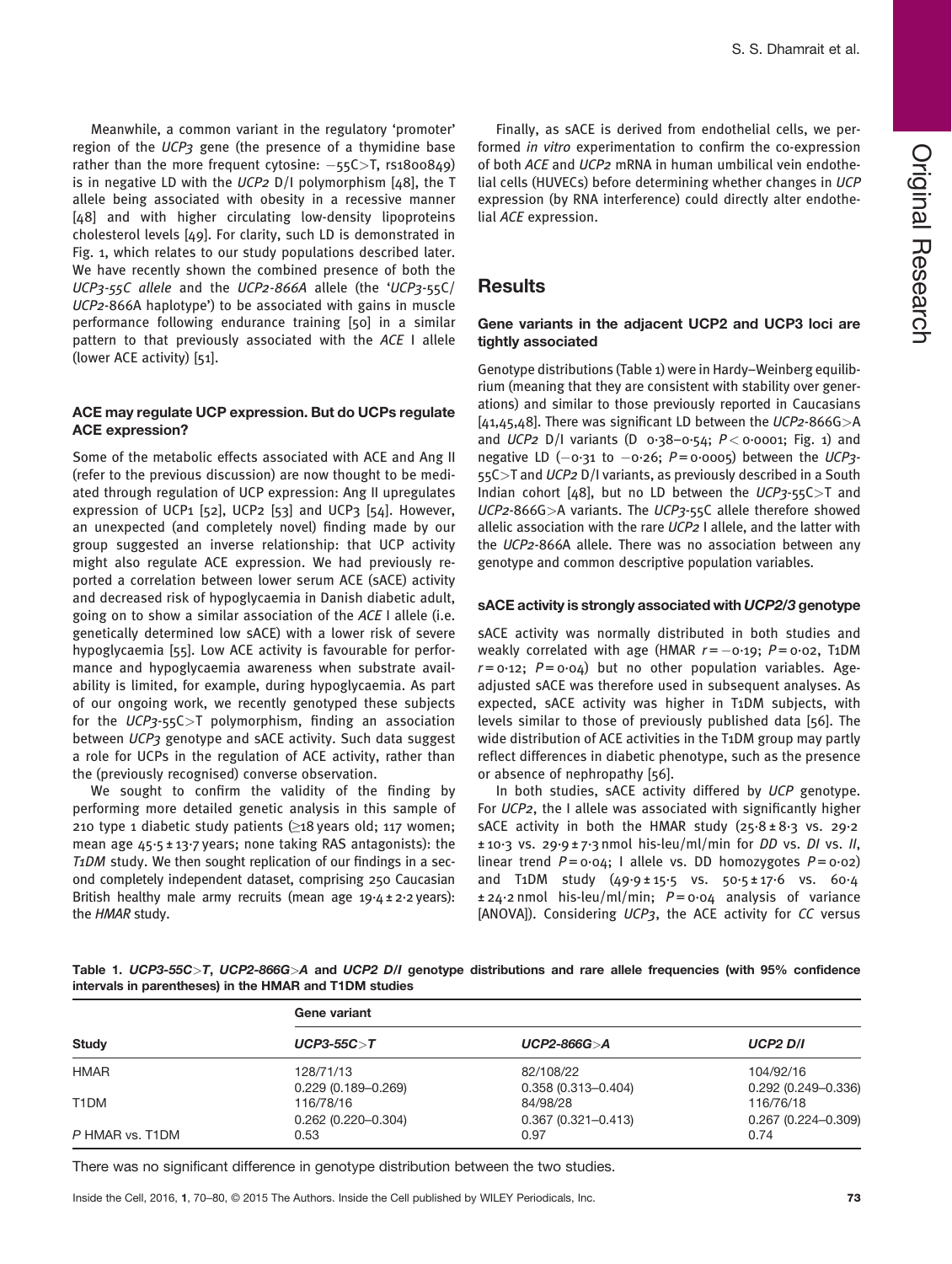**Original Research** Original Research



**B)**



Figure 2. Mean age-adjusted serum ACE (sACE) activity by UCP3-55C>T, UCP2-866G>A and UCP2 D/I genotypes in A: healthy male army recruits (HMAR) study and B: type 1 diabetic people (T1DM) study. Data are mean  $\pm$  SD. The number of individuals in each genotype group is given at the top of each bar. The P value for the statistical comparison of mean age-adjusted sACE activity between genotypes is shown above each gene variant. There were significant differences in sACE activity by UCP2D/I genotype in both studies and by UCP3-55C>T genotypes in the T1DM study. NS = non-significant.

CT versus TT genotypes was  $53.0 \pm 17.0$  versus  $49.5 \pm 18.3$  versus  $45.5 \pm 16.6$  nmol his-leu/ml/min ( $P = 0.02$  ANOVA) in the T1DM cohort. In the HMAR group, ACE activity was 28·1 ± 9·6 versus  $27.7 \pm 8.4$  versus  $22.8 \pm 8.7$  nmol his-leu/ml/min ( $P = 0.07$ ANOVA), with sACE activity lower amongst UCP3TT homozygotes in both cohorts (by, on average, 6–8 nmol his-leu/ml/min; Fig. 2), a finding confirmed on repeated measures analysis in the HMAR study ( $P = 0.03$ ). In multivariate analysis, the statistical interaction between the three UCP genotypes accounted for up to 4·1% and 5% of the inter-individual variation in sACE activity in the HMAR and T1DM studies, respectively, but with the majority of this variation accounted for by the statistical interaction between UCP2-866G>A and UCP2D/I genotypes ( $P = 0.001$ ).

The expected sACE activity phenotypic means according to estimated haplotypes (groupings of the different gene variants, found in combination) for study subjects in the HMAR and T1DM studies are depicted in Fig. 3. Uncommon haplotype groups with a frequency <0.05 in both studies were excluded from subsequent analysis (i.e. the UCP3-55T/UCP2-866A/ UCP2I and the UCP3-55T/UCP2-866G/UCP2I haplotypes). There was insufficient statistical power to detect a haplotypic effect in predicting sACE activity in the HMAR study  $(P = 0.24)$ , perhaps contributed to by the limited number in such haplotype groups and compounded by the different distribution on ACE activity observed in this group when compared with T1DM subjects (see section on Discussion). However, there was a significant haplotype effect in predicting sACE activity in the T1DM subjects ( $P = 0.01$ ). The lowest sACE activity was seen amongst individuals with the  $UCP_3/2$  haplotype CAD in both studies. A single nucleotide polymorphism (SNP) change from the UCP3/ 2 CAD to CAI haplotype led to a significant mean increase in sACE activity of 10.0 nmol his-leu/ml/min in the T1DM study  $(P = 0.008)$ . The UCP2 I allele has been associated with decreased mRNA stability, with expression dependent on variation in the  $UCP2G>A$  polymorphism [41]. Thus, genotypes associated with putative lower UCP2 expression were associated with higher sACE activity.

### The association of UCP2/3 genotype with sACE activity might in part be mediated through UCP's regulation of ACE expression

In theory, differences in UCP expression may drive systemic (whole body) physiological effects (such as changes in insulin secretion, or in inflammatory or immune responses), which might change sACE activity in ways yet unknown. Alternatively, changes in cellular UCP expression might more directly influence ACE expression in those same cells. We sought to clarify the latter hypothesis through in vitro experimentation. Specifically, we sought to determine whether cellular ACE gene expression (ACE mRNA levels) would alter when UCP expression (UCP mRNA activity) was reduced by introducing targeted 'small interfering RNA' molecules (siRNA). We performed this experiment in HUVECs, given that circulating ACE is derived from such vascular endothelial cells.

Firstly, the mRNA co-expression of ACE, UCP2, UCP3 and GAPDH (a housekeeping gene) in HUVECs was confirmed using a two-step reverse transcription polymerase chain reaction amplification (RT-PCR). Both UCP2 and ACE mRNA were found to be expressed abundantly in cultured HUVECs, whilst expression of UCP3 was confirmed at a lower level (Fig. 4).

Subsequent quantitative PCR confirmed that UCP2 mRNA expression was reduced at all time points (between threefold and sixfold,  $P < 0.0001$ , Fig. 5) in endothelial cells transfected with two different siRNAs against UCP2 (siRNA1 and siRNA2), when compared with scrambled siRNA (a negative control, not specifically targeted at UCP2). In keeping with data from our genetic study, this effect was associated with a significant *increase* in ACE expression, ACE mRNA rising at 30 and  $48 h$  (1.2- to 1.4-fold and approximately 1.8fold, respectively,  $P < 0.001$ ).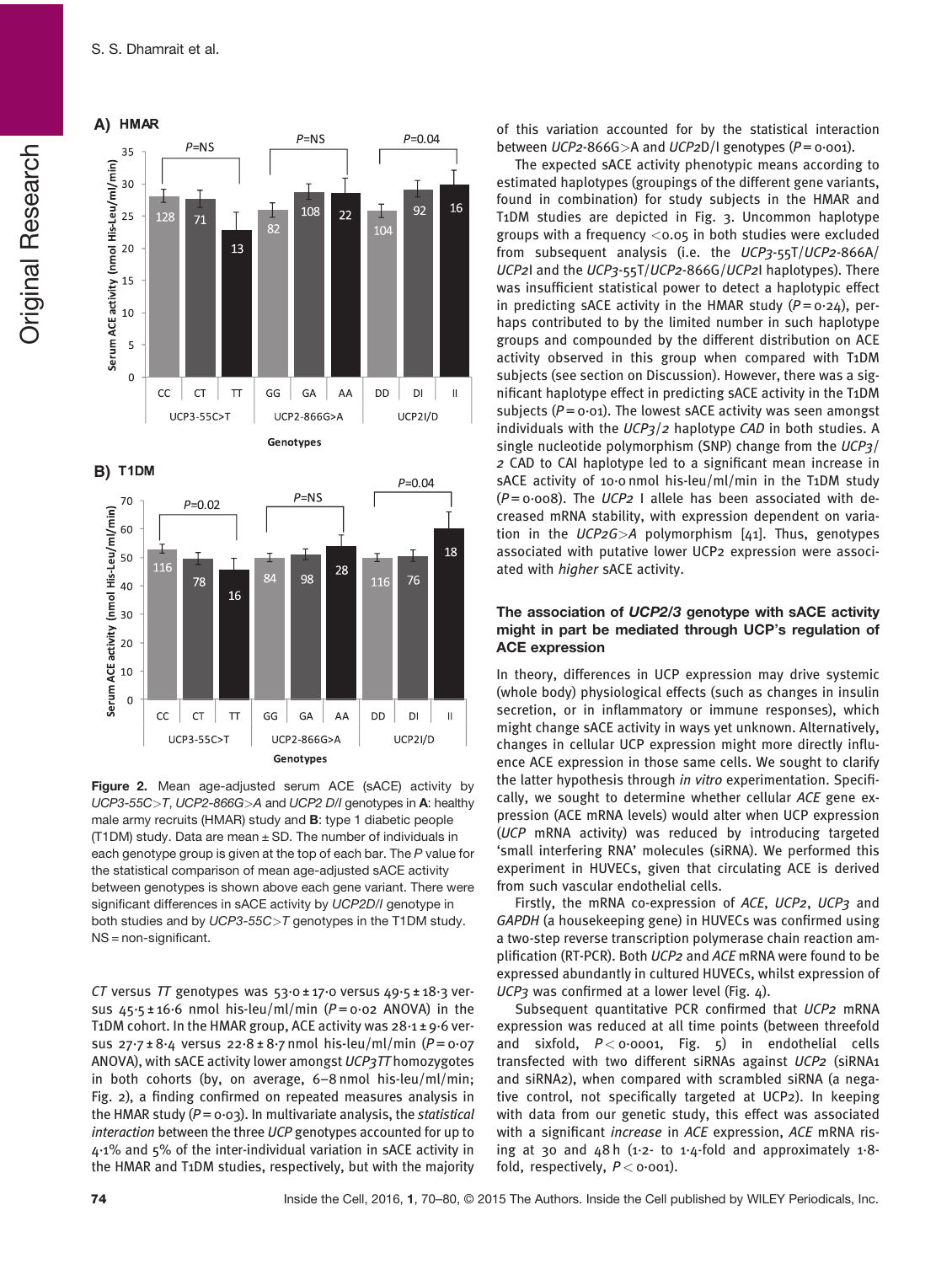

Figure 3. A: The UCP3-55C>T, UCP2-866G>A and UCP2D/I haplotype frequencies are shown in descending order of frequency for both the HMAR and T1DM studies. The most common haplotype is the UCP3-55C/UCP2-866G/UCP2D (CGD) allele. Subsequent analysis was confined to common haplotypes with a frequency greater than 0.05. B: Predicted UCP3-55C>T, UCP2-866G>A and UCP2D/I haplotype effects on age-adjusted serum ACE (sACE) activity in the HMAR and T1DM study subjects. Data are mean ± SD for each single allele effect. Haplotypes with a frequency less than 0.05 are not represented in the figure because of the very small group size and resulting wide standard deviation for sACE activity. §There was a significant haplotype effect in predicting sACE activity overall in the T1DM subjects  $(P = 0.01)$ , but not in the HMAR study. \*The bracket shows the comparison in the T1DM study between those individuals with the CAD haplotype who had the lowest mean sACE activity and those with the CAI haplotype who had the highest mean sACE activity. A SNP change from the UCP3/2 CAD to CAI haplotype led to a significant mean increase in sACE activity of 10.0 nmol his-leu/ml/min in the T1DM study ( $P = 0.008$ ). Individuals with the CAD haplotype in the HMAR study also had the lowest sACE activity but are not shown owing to the low sample size.

# **Discussion**

#### Genetic variation in the UCP3/2 locus is associated with sACE activity

Ours is the first study to demonstrate an association of sACE with a genetic variant outside the ACE gene itself [57-59]. We showed that the UCP3-55C (rather than T) and UCP2 I (rather than D) alleles were associated with higher age-adjusted sACE activity, the interaction between the three genotypes accounting for  $4.1\%$  and  $5\%$ , respectively, of the inter-individual variation in age-adjusted sACE activity in two independent genotyping studies – one of healthy young UK Caucasian men and one of Scandinavian middle-aged diabetic people. The lowest sACE was associated with UCP3-55C/UCP2-866A/UCP2D  $(UCP<sub>3</sub>/2$  CAD) haplotype in both studies, an SNP change from UCP3/2 CAD to CAI increasing sACE by 10·0 nmol his-leu/ml/ min in the T1DM. We are unable to confidently attribute the observed effects to a precise allele, given that the UCP3-55C allele showed allelic association with the rare UCP2 I allele, and the latter with the UCP2-866A allele. Even the haplotypes described may simply mark functional variation elsewhere in the cluster. The use of exome sequencing in substantially expanded cohorts is thus suggested.

The replication of the association of UCP genotype with sACE activity in two independent and diverse groups strengthens confidence in the validity of the findings. It is worthy to note that ACE activity was substantially higher in the T1DM group than in HMAR group – a finding unlikely related to the use of two different methodologies of ACE assay. Indeed, an established literature shows ACE activity (when assayed using the same commercial Sigma assay we used) to be elevated in diabetic people to levels commensurate with those we identified and with similar levels in controls to those we report [56].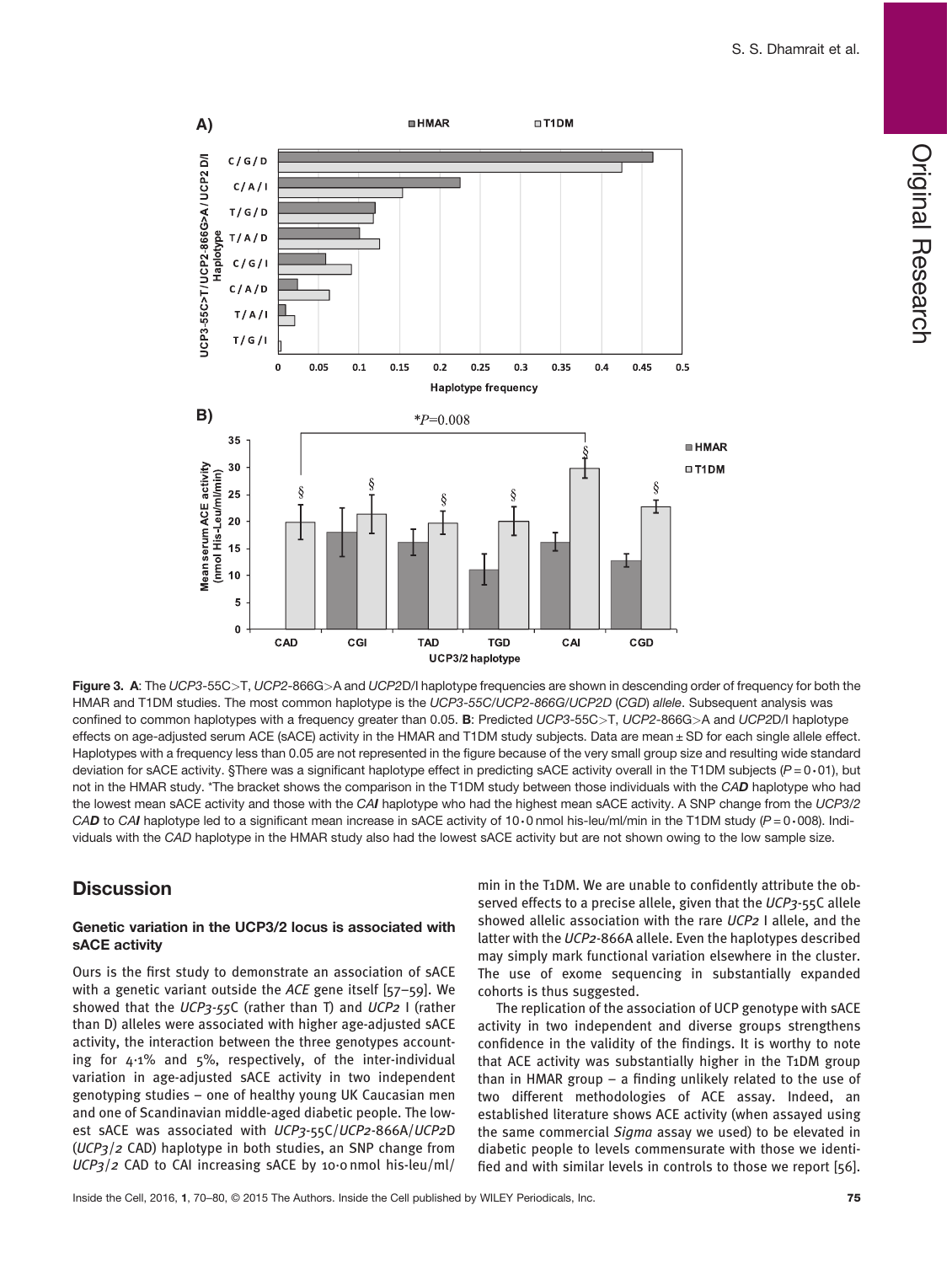

Figure 4. Agarose gel electrophoresis confirmed that UCP2, UCP3 and ACE mRNA are co-expressed in endothelial cells. Non-quantitative RT-PCR for GAPDH, UCP2, ACE and UCP3 was performed on mRNA isolated from four separate cultures of HUVECs grown to confluency, and the products run on a 2% agarose gel against a 1 kb DNA ladder. There is less product in the last two lanes, but this does not affect the result.

Figure 5. UCP2 RNA interference results in a significant increase in ACE mRNA. HUVECs were transfected with two different siRNA against UCP2 (siRNA 1 and siRNA 2) and total RNA isolated at 30 and 48 h. Quantitative RT-PCR was performed on an ABI prism 7900HT. UCP2 RNA interference resulted in a significant decrease between threefold and sixfold in UCP2 mRNA expression at 30 and 48 h associated with a significant increase in ACE mRNA (1.2- to 1.4-fold at 30 h and 1.8-fold at 48 h). (Experiments were repeated a minimum of five times; data are mean  $\pm$  SD.)  $\uparrow$ P < 0.0001.  $*P < 0.001$ .

The use of two different methodologies relates to the different geographical locations of sample acquisition and analysis. Both techniques are considered reliable and are well validated. A small systematic bias, related to the assay used, would not in any way affect the findings or conclusions of our study.

#### UCP2 RNA interference increases ACE mRNA expression

Most importantly, however, our data suggest that this association may partly result from UCP2's modulation of ACE expression. We confirmed the expression of UCP2 reported in endothelial cells of diverse origin [60–63]. Those of the vasculature are central to the pathophysiology of atherosclerosis. Indeed, UCP2 genotype is associated with the development of vascular disease [44], whilst ACE inhibition appears protective [64].

In HUVECs, a threefold to sixfold reduction in UCP2 mRNA (induced by transfection with two separate and different siRNA against UCP2) was reproducibly associated with an increase in ACE mRNA expression  $(1.2 - 1.4 - 1.6)$  at 30 h, and a near doubling at 48 h,  $P <$  0 $\cdot$ 01) – the scale of altered ACE expression (1·2–1·8-fold) by UCP2 RNA interference being similar to that observed in the physiological context [65–68]. We cannot discount an additional influence on ACE stalk cleavage, however, and would advocate further investigation of this possibility.

#### Is there negative feedback between UCP2 and ACE at the cellular level?

UCPs regulate mitochondrial metabolism. Mitochondrial regulation by RAS [7,9,20,25,69] may partly be mediated through modulation of UCP expression: Ang II upregulates expression of tissue UCP1 in brown fat [52] and UCP2 expression in brain [70], pancreatic beta-cells [53,71], and hepatic [72], renal [73] and cardiac [74] tissue. ACE inhibition reduces UCP2 expression in adipose and cardiac tissue [68,75], whilst adipose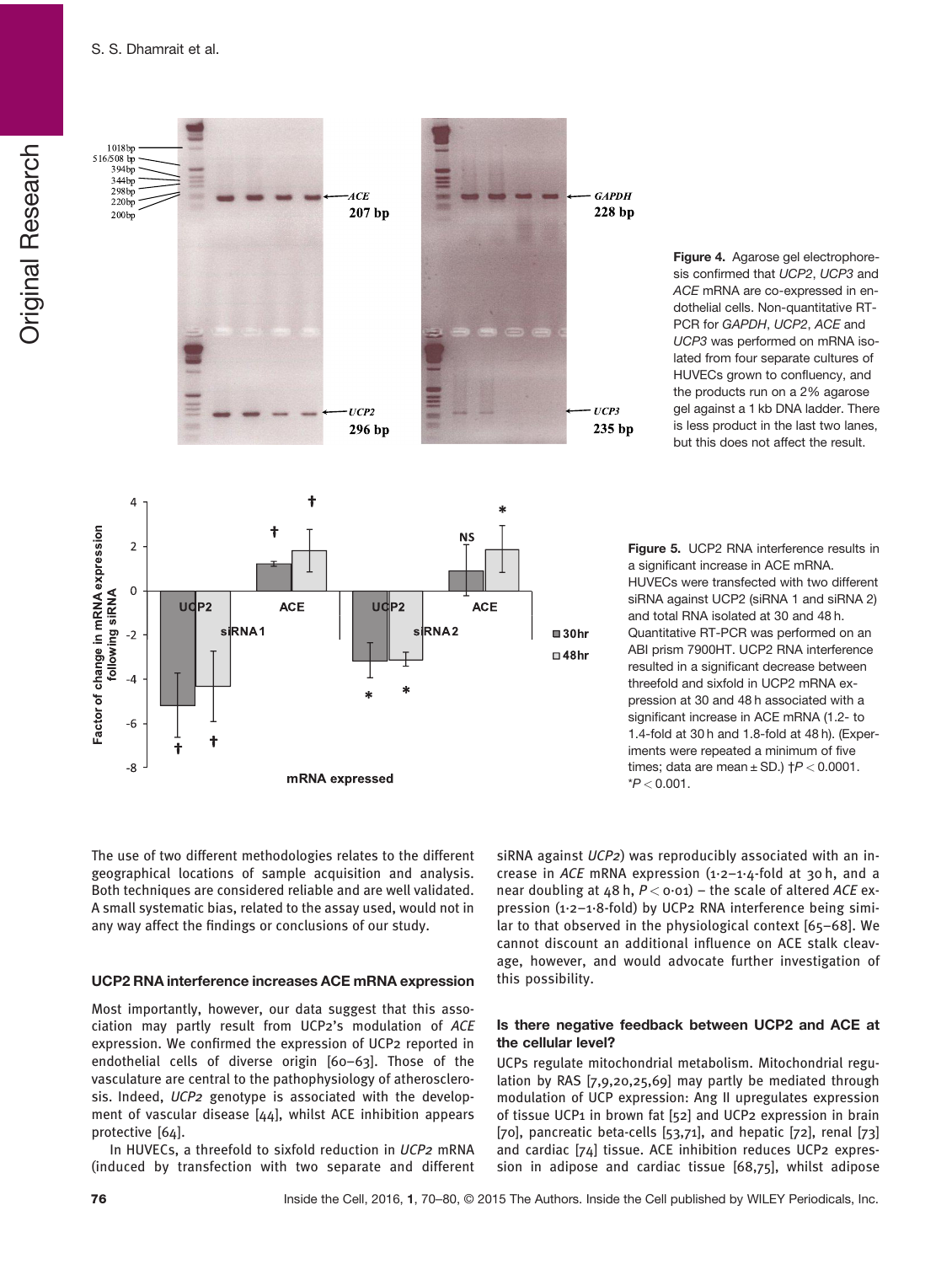UCP3 expression is reduced in  $AT_2R$  knockout rodents [54]. However, Ang II's influence on UCP expression may be both tissue and context dependent, given the existence of seemingly conflicting data: in other studies, Ang II action at the  $AT_1R$  reduces cardiac UCP2 and UCP3 expression [76]; adipose UCP1 expression is elevated in  $AT_1R$  gene knockout mice  $[77]$  and those treated with  $AT_1R$  antagonists  $[78]$ ; whilst ACE inhibition may have no effect on cardiac/skeletal muscle UCP3 upregulation in response to thyroid hormones [79] or may actually increase UCP2 expression in retinal tissue [80].

Meanwhile, RAS influences whole-body metabolism in other ways (e.g. through altered adipocyte function [4] and hepatic metabolism [6]). Given this, our data suggest several hypotheses. Firstly, ACE-UCPs feedback control may exist: this would function by Ang II altering mitochondrial function through changes in UCP expression, the latter feeding back to change Ang II synthesis through regulation of ACE expression. Secondly, UCPs might be considered to regulate mitochondrial metabolism through changes in coupling, but also through independent mitochondrial effects of Ang II. Such hypotheses would be supported were UCP expression is shown to regulate that of ACE in cells beyond those derived from the endothelium.

## The regulation of endocrine sACE by cellular UCP may represent a novel interface between local cellular metabolism and endocrine metabolic regulation

UCP2 negatively regulates both pancreatic β cell glucosestimulated insulin secretion [81] and central neuronal glucose control of peripheral glucose utilisation [82]. Fatty acids induce both the expression and activity of UCP2 in pancreatic β cells [83,84], and superoxide activation of UCP2 is dependent on the presence of fatty acids [35]. Skeletal muscle UCP2 and UCP3 mRNA expression is induced by a high fat diet [85], and plasma free fatty acid levels are positively correlated with cardiac UCP2 protein levels [66]. Starvation leads to the depletion of glycogen stores and an increased reliance on energy transduction from fatty acid oxidation. A similar period of starvation reduces sACE activity [86] and also increases UCP expression in skeletal muscle [65] – possibly as a protective mechanism against oxidative stress [35]. Furthermore, lower ACE activity in HUVECs promotes a survival advantage during starvation [87]. Perhaps of greater relevance, RAS antagonists prevent diabetes and improve insulin sensitivity (reviewed in [18]), whilst the RAS appears to play a role in the pathogenesis of the 'metabolic syndrome' (hypertension/impaired glucose tolerance/dyslipidaemia) [17,88,89]. Indeed, increased RAS activity is common in obesity and is considered a possible link with associated diabetes and hypertension [89]. In this regard, elevated RAS activity in adipocytes may play a particular role [90], raising the prospect that the recognised association between  $UCP2/3$  genotype and obesity/diabetes [41,42,45,46,49,91,92] might be partly adipose-RAS mediated. This does not discount, of course, a role for elevated RAS activity of endothelial (and UCP regulated) origin also playing a role. However, we would advocate further experiments to explore the influence of adipocyte UCP expression on that of ACE.

Similarly, UCP3-55C/UCP2-866A haplotype is associated with training-related gains in muscle performance [50], and it is tempting to speculate that some of this effect might be ACE mediated, given the existence of similar associations with ACE genotype [51].

#### Future directions

Whilst confident in the validity of the observations we have made, the implications remain speculative. Further studies are also required to explore the means by which UCP might alter ACE expression: is it direct or mediated, for instance, via altered ROS activity? Inhibition of UCP2 or UCP3 could induce ROS and thereby increase ACE activity. Might UCPs additionally alter sACE activity through ACE stalk cleavage and thus increase release into the circulation? In such regards, real-time PCR analysis of the expression of other RAS components might be performed in HUVECs, transfected in the manner that we have described. RAS activity can prove protective to blood vessels (especially, perhaps, through activation of  $AT_2R$  rather than  $AT_1R$ ) – and UCP's role in regulating such vasoprotective effects is worthy of exploration (given that reduced ROS activity would also be vasoprotective). Recent data also suggest a role for mitochondrial-associated membrane RAS in regulating mitochondrial function – and the study of ACE activity in such regions in response to altered UCP expression might also be suggested. Exome sequencing may help identify the precise functional UCP2/3 variant affecting sACE activity. Experimentation should also be extended to other cell types.

## Materials and methods

#### Genetic studies

The association of  $UCP_3/2$  genotype with sACE activity was explored in two distinct cohorts of European Caucasians: young healthy British men and adult Danish patients with type 1 diabetes. Ethics committee approval was obtained, as was written informed consent from all participants, with study protocols adhering to the Declaration of Helsinki (Defence Medical Services Clinical Research Committee at the Army Training Regiment, Bassingbourn, UK, and Hillerød Hospital, Hillerød, Denmark).

#### **Subjects**

The HMAR study sample consisted of 250 consecutive healthy male Caucasian British Army recruits (mean age 19·4 ± 2·2 years), as previously described [93], 212 of whom had complete genotypic data.

The T1DM patients study comprised 262 consecutive Danish adults ( $\geq$ 18 years old; 117 women; mean age 45.5 ± 13.7 years) with a  $>$ 2 year history of T1DM, as previously described [94]. Analysis was restricted to the 210 with complete genotype data who were both ACEI and ARB naïve.

Genomic DNA was extracted from 10 ml EDTA venous blood. Serum was aspirated from centrifuged citrated blood and stored at  $-20^{\circ}$ C for subsequent blinded analysis of sACE.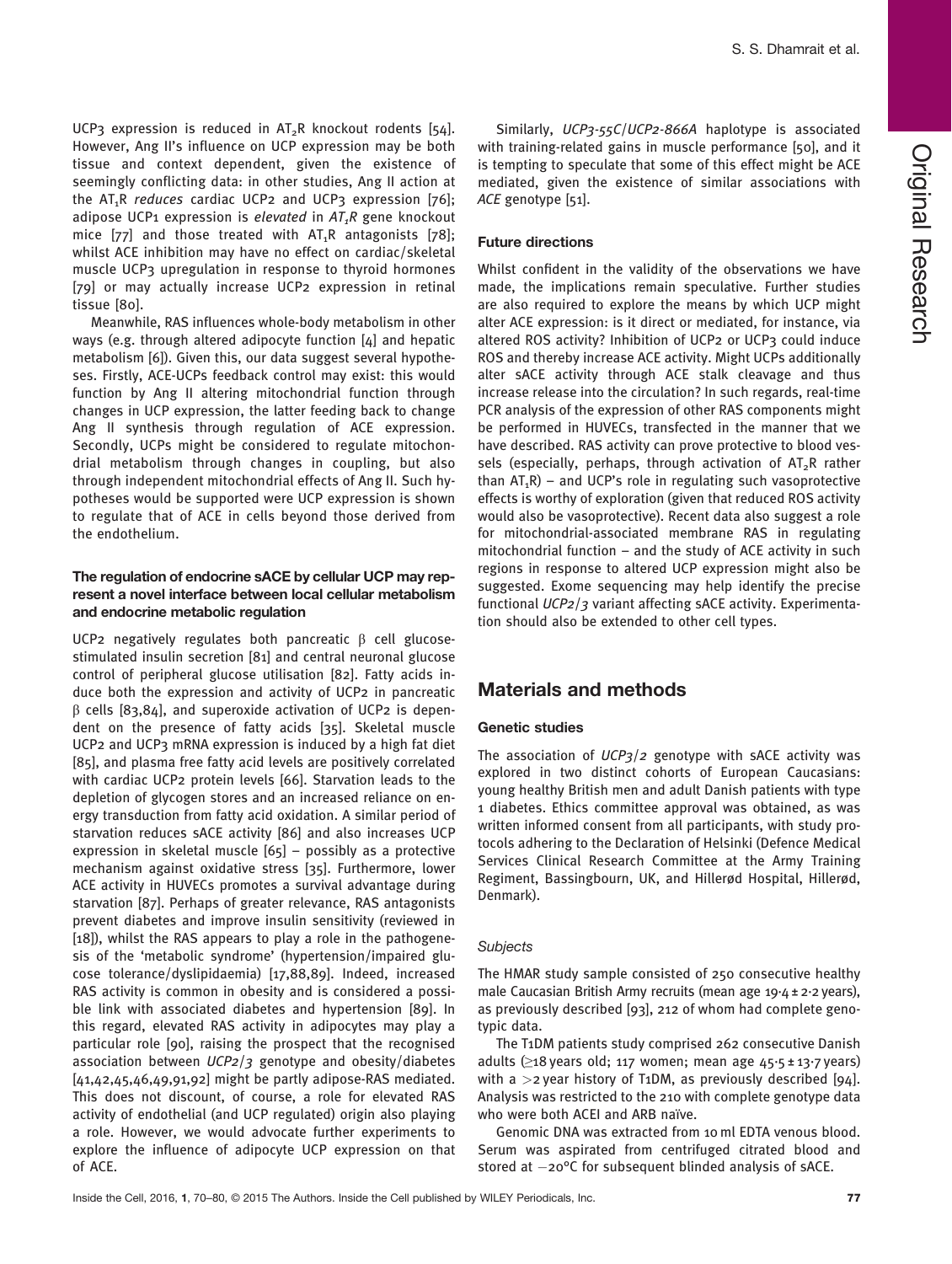#### Measurement of sACE activity

For the HMAR study, sACE was assayed with a modified fluorometric method using carbobenzoxy-phenyl-alanyl-histidylleucine (Z-phe-his-leu) as a substrate [95]. Interassay and intraassay coefficients of variation were 13% and 11%, respectively. For the T1DM study, sACE was assessed using a commercial kinetic assay (Sigma Diagnostics, St Louis, MO, USA) based on the hydrolysis of the synthetic tripeptide N-[3-(2-furyl)acrylolyl] l-phenylalanylglycylglycine to furylacryloylphenylalanine and glycylglycine. ACE activity was determined by comparing sample reaction rate with that derived from an ACE reference. The use of two different methodologies relates to the different geographical locations of sample acquisition and analysis. The observed difference in mean sACE activity between two studies does not seem to be due to differences in the assays employed.

#### **Genotyping**

 $UCP3-55C>T$ ,  $UCP2-866G>A$  and  $UCP2D/I$  genotypes were determined by PCR amplification using published primers and conditions [41,45,48]. Products were resolved on a 7·5% polyacrylamide gel and confirmed by two independent technicians blind to all subject data, with discrepancies resolved by repeat genotyping.

#### Influence of reducing UCP mRNA levels on cellular ACE expression

HUVECs (European Collection of Cell Cultures, Salisbury, UK) were cultured to 80% subconfluence before being cultured in serum-free EGM™ for 48 h to confluence prior to all experiments.

#### siRNA transfection

Transfection was carried out according to the manufacturer's protocol. ACE (105310 and 103987) and UCP2 (120334 and 120336) siRNA as well as positive (GAPDH, 4390849) and negative (4611) controls were purchased from Ambion (Applied Biosystems, Austin, TX, USA). siGLO Green control was purchased from Dharmacon (Lafayette, CO, USA). Briefly, cells were cultured in six-well plates until confluent. In optiMEM-1 (Invitrogen, Life Technologies Ltd, Paisley, UK), 200 nM siRNA (with or without the same quantity of siGLO siRNA) was diluted, with a final volume of 180 μl. Oligofectamine 10 μl (Invitrogen, Life Technologies Ltd, Paisley, UK) and 10 μl optiMEM-1 were premixed. Both mixtures were incubated for 10 min, then mixed together, and incubated for a further 25 min. The cells were washed with optiMEM-1 and covered with 800 μl fresh optiMEM. To each well, 200 μl of prepared mix siRNA + oligofectamine was added dropwise. The cells were incubated for 4 h at 36°C, after which a further 500 μl 30% foetal calf serum/optiMEM-1 was added. Total RNAs were extracted 24, 30 and 48 h after transfection.

#### RNA extraction, reverse transcription and RT-PCR

Cellular RNA was isolated using the RNeasy® Mini Kit (Qiagen, Crawley, UK) spin protocol. The RNA was stored at  $-80^{\circ}$ C and quantified using a nanodrop spectrophotometer (ND-8000, Labtech, East Sussex, UK) prior to reverse transcription. Resultant complementary DNA samples were stored at  $-20^{\circ}$ C.

Human ACE, UCP2, UCP3 and GAPDH (housekeeping gene) target sequences were amplified using forward and reverse primers (Table 2) by PCR to confirm co-expression. Amplification products were separated by electrophoresis on a 2% agarose gel against a 1 kb DNA ladder.

RNA was extracted at 24, 30 and 48 h after HUVECs were transfected with two different siRNAs against UCP2 (siRNA1 and siRNA2). Quantitative RT-PCR was performed on ABI prism 7900HT. Assays Hs00174179\_m1, Hs00163349\_m1 and Hs01106052 m1 were used in combination to TaqMan gene expression master mix to amplify ACE, UCP2 and UCP3 mRNA, respectively. Three housekeeping genes were used: UBC  $(Hsoo824723_m1), \beta$  actin  $(Hsog999903_m1)$  and GAPDH (Hs99999905\_m1). We did not analyse for changes in expression of an unrelated gene to check for unintentional global translational repression by interferon activation by siRNA treatment. However, we did confirm that the expression of the three housekeeping genes, UBC,  $\beta$  actin and GAPDH, did not show a significant difference upon siRNA treatment of UCP2, by comparing each of the housekeeping genes with each other; that is, comparing the UCP2 siRNA versus no treatment cells, there was no significant difference in GAPDH mRNA levels using UBC as the housekeeping control, and similarly with other pairwise comparisons. Each reaction was repeated three times in parallel and for each condition. Crossing thresholds (Ct) were obtained using relative quantification application on the SDS2·1 software (Applied Biosystems, Life Technologies Ltd, Paisley, UK). Any value that was not consistent with the rest of the triplicate was suppressed before analysis. As a positive control using GAPDH siRNA, GAPDH mRNA was down-regulated by a factor of 5.48 ( $P = 0.001$ ). The Ct values included in statistical

Table 2. Forward and reverse primers used during non-quantitative RT-PCR of human ACE, UCP3 and UCP2 and the housekeeping gene GAPDH and the resulting amplicon size

| Gene              | cDNA accession no. | <b>Primers</b>           | Amplicon size, bp |
|-------------------|--------------------|--------------------------|-------------------|
| hGAPDH            | J04038             | F: GGGGAAGGTGAAGGTCGGAGT | 228               |
|                   |                    | R: CCTGGAAGATGGTGATGGGAT |                   |
| hUCP3             | U84763/AF050113    | F: CCTCACTACCCGGATT      | 235               |
|                   |                    | R: GTTGACGATAGCATTCCT    |                   |
| hUCP <sub>2</sub> | NM 003355/AF019409 | F: GCTTTGAAGAACGGGAC     | 296               |
|                   |                    | R: CTGTAACCGGACTTTAGCA   |                   |
| hACE              | J04144             | F: ACCAATGACACGGAAAG     | 207               |
|                   |                    | R: GTGGGTTTCGTTTCGG      |                   |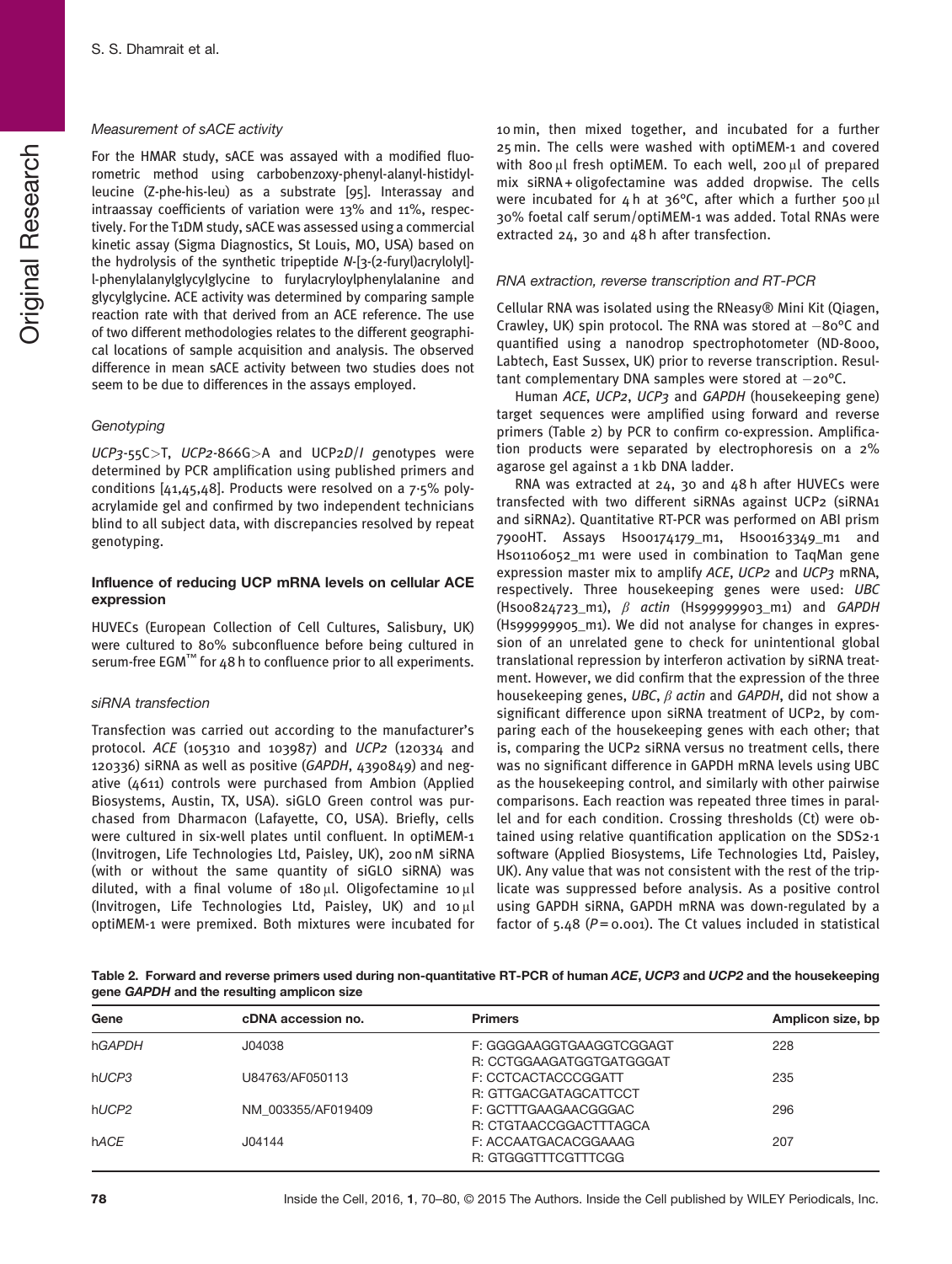analysis were the means of triplicates. Experiments were repeated between three and five times.

#### Statistical analysis

Allele frequencies were estimated by gene counting. A  $\chi^2$  test was used to compare the observed numbers of each genotype with those expected for a population in Hardy–Weinberg equilibrium. LD between sites in pairwise combination was estimated [96]. One-way analysis of covariance (ANCOVA) tested for confounders. Univariate and multivariate analyses were used to measure significance of association. Differences in descriptive population variables and sACE were compared between genotype groups. For the whole sample, characteristics were compared between genotype groups (including those defined by the presence/absence of a specific allele) using one-way ANOVA, two-tailed unpaired t-tests, linear trend analysis and one-way ANCOVA with sex as a covariate, using either raw or log-transformed values as appropriate. Genotype association with sACE activity in the HMAR study was compared between genotype groups and allele groups using two-way ANOVA with repeated measures on one factor (time). All data were analysed using SPSS (SPSS Inc., IBM Corporation, USA) and Microsoft® Office Excel® 2007 (Microsoft Corporation 2006). Data are presented as means ± standard deviation unless otherwise stated. P values of  $\langle 0.05 \rangle$  were considered statistically significant.

#### Acknowledgements

We should like to thank the staff and recruits of ATR Bassingbourn for their help and support in providing samples for analysis of DNA and sACE activity.

The authors declare no conflict of interest.

This work was supported by The British Heart Foundation, which provides core funding to UCL Centre for Cardiovascular Genetics, and we express our thanks to them. H.M. was supported by the National Institute for Health Research University College London Hospitals Biomedical Research Centre.

#### **References**

- 1. Kumar R, Thomas CM, Yong QC, Chen W, et al. 2012. The intracrine renin–angiotensin system. Clin Sci (Lond) 123: 273–84.
- 2. Rigat B, Hubert C, Alhenc-Gelas F, Cambien F, et al. 1990. An insertion/deletion polymorphism in the angiotensin I-converting enzyme gene accounting for half the variance of serum enzyme levels. J Clin Invest 86: 1343–6.
- 3. Danser AH, Schalekamp MA, Bax WA, van den Brink AM, et al. 1995. Angiotensin-converting enzyme in the human heart. Effect of the deletion/ insertion polymorphism. Circulation 92: 1387–8.
- 4. Cassis LA, Police SB, Yiannikouris F, Thatcher SE. 2008. Local adipose tissue renin–angiotensin system. Curr Hypertens Rep 10: 93-8.
- 5. Cheng Q, Leung PS. 2011. An update on the islet renin–angiotensin system. Peptides 32: 1087–95.
- 6. Reisenleiter F, Katz N, Gardemann A. 1996. Control of hepatic carbohydrate metabolism and haemodynamics in perfused rat liver by arterial and portal angiotensin II. Eur J Gastroenterol Hepatol 8: 279-86.
- 7. Cassis L, Helton M, English V, Burke G. 2002. Angiotensin II regulates oxygen consumption. Am J Physiol Regul Integr Comp Physiol 282: R445–53.
- 8. Matsumura T, Yoshihara H, Jeffs R, Takei Y, et al. 1992. Hormones increase oxygen uptake in periportal and pericentral regions of the liver lobule. Am J Physiol 262: G645–50.
- Colquhoun EQ, Hettiarachchi M, Ye JM, Richter EA, et al. 1988. Vasopressin and angiotensin II stimulate oxygen uptake in the perfused rat hindlimb. Life Sci 43: 1747–54.
- 10. Deng A, Tang T, Singh P, Wang C, et al. 2009. Regulation of oxygen utilization by angiotensin II in chronic kidney disease. Kidney Int 75: 197–204.
- 11. Montgomery HE, Marshall R, Hemingway H, Myerson S, et al. 1998. Human gene for physical performance. Nature 393: 221-2.
- 12. Tsianos G, Eleftheriou KI, Hawe E, Woolrich L, et al. 2005. Performance at altitude and angiotensin I-converting enzyme genotype. Eur J Appl Physiol 93: 630–3.
- 13. Kalson NS, Thompson J, Davies AJ, Stokes S, et al. 2009. The effect of angiotensin-converting enzyme genotype on acute mountain sickness and summit success in trekkers attempting the summit of Mt. Kilimanjaro (5,895 m). Eur J Appl Physiol 105: 373–9.
- 14. Thompson J, Raitt J, Hutchings L, Drenos F, et al. 2007. Angiotensinconverting enzyme genotype and successful ascent to extreme high altitude. High Alt Med Biol 8: 278-85.
- 15. Woods DR, World M, Rayson MP, Williams AG, et al. 2002. Endurance enhancement related to the human angiotensin I-converting enzyme I-D polymorphism is not due to differences in the cardiorespiratory response to training. Eur J Appl Physiol 86: 240-4.
- Williams AG, Rayson MP, Jubb M, World M, et al. 2000. The ACE gene and muscle performance. Nature 403: 614.
- 17. Xi B, Ruiter R, Chen J, Pan H, et al. 2012. The ACE insertion/deletion polymorphism and its association with metabolic syndrome. Metabolism 61: 891–7.
- 18. Al-Mallah M, Khawaja O, Sinno M, Alzohaili O, et al. 2010. Do angiotensin converting enzyme inhibitors or angiotensin receptor blockers
- prevent diabetes mellitus? A meta-analysis. Cardiol J 17: 448-56.<br>19. Savarese G, Costanzo P, Cleland JG, Vassallo E, et al. 2013. A metaanalysis reporting effects of angiotensin-converting enzyme inhibitors and angiotensin receptor blockers in patients without heart failure. J Am Coll Cardiol 61: 131–42.
- 20. Re RN, Cook JL. 2010. The mitochondrial component of intracrine action. Am J Physiol Heart Circ Physiol 299: H577–83.
- Mailloux RJ, Harper ME. 2011. Uncoupling proteins and the control of mitochondrial reactive oxygen species production. Free Radic Biol Med 51: 1106–15.
- 22. Re RN. 2003. Cardiac angiotensin II: an intracrine hormone? Am J Hypertens 16: 426–7.
- 23. Robertson AL, Jr., Khairallah PA. 1971. Angiotensin II: rapid localization in nuclei of smooth and cardiac muscle. Science 172: 1138–9.
- 24. Huang J, Hara Y, Anrather J, Speth RC, et al. 2003. Angiotensin II subtype 1A (AT1A) receptors in the rat sensory vagal complex: subcellular localization and association with endogenous angiotensin. Neuroscience 122: 21–36.
- 25. Abadir PM, Foster DB, Crow M, Cooke CA, et al. 2011. Identification and characterization of a functional mitochondrial angiotensin system. Proc Natl Acad Sci U S A 108: 14849–54.
- 26. Clausmeyer S, Sturzebecher R, Peters J. 1999. An alternative transcript of the rat renin gene can result in a truncated prorenin that is transported into adrenal mitochondria. Circ Res 84: 337–44.
- 27. Clausmeyer S, Reinecke A, Farrenkopf R, Unger T, et al. 2000. Tissuespecific expression of a rat renin transcript lacking the coding sequence for the prefragment and its stimulation by myocardial infarction. Endocrinology 141: 2963–70.
- 28. Peters J, Clausmeyer S. 2002. Intracellular sorting of renin: cell type specific differences and their consequences. J Mol Cell Cardiol 34: 1561–8.
- 29. Peters J, Kranzlin B, Schaeffer S, Zimmer J, et al. 1996. Presence of renin within intramitochondrial dense bodies of the rat adrenal cortex. Am J Physiol 271: E439–50.
- 30. Borecky J, Maia IG, Arruda P. 2001. Mitochondrial uncoupling proteins in mammals and plants. Biosci Rep 21: 201–12.
- 31. Ramsden DB, Ho PW, Ho JW, Liu HF, et al. 2012. Human neuronal uncoupling proteins 4 and 5 (UCP4 and UCP5): structural properties, regulation, and physiological role in protection against oxidative stress and mitochondrial dysfunction. Brain Behav 2: 468–78.
- 32. Jezek P, Garlid KD. 1998. Mammalian mitochondrial uncoupling pro-<br>teins. Int J Biochem Cell Biol 30: 1163–8.
- 33. Negre-Salvayre A, Hirtz C, Carrera G, Cazenave R, et al. 1997. A role for uncoupling protein-2 as a regulator of mitochondrial hydrogen peroxide generation. Faseb J 11: 809-15.
- Casteilla L, Rigoulet M, Penicaud L. 2001. Mitochondrial ROS metabolism: modulation by uncoupling proteins. IUBMB Life 52: 181-8.
- 35. Echtay KS, Roussel D, St-Pierre J, Jekabsons MB, et al. 2002. Superoxide activates mitochondrial uncoupling proteins. Nature 415: 96–9.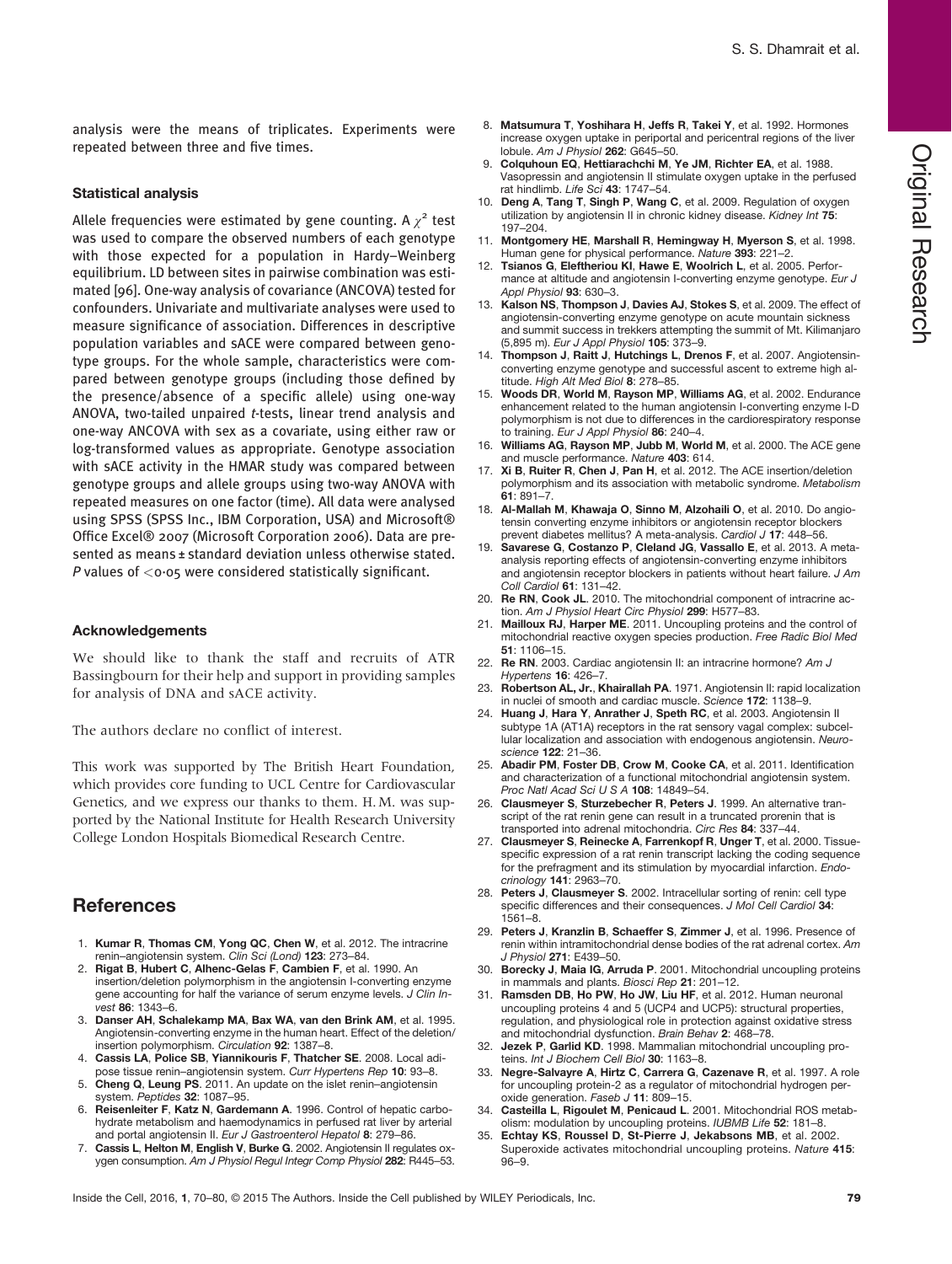- 36. Speijer D. 2014. How the mitochondrion was shaped by radical differences in substrates: what carnitine shuttles and uncoupling tell us about mitochondrial evolution in response to ROS. Bioessays 36: 634–43.
- 37. Donadelli M, Dando I, Fiorini C, Palmieri M. 2014. UCP2, a mitochondrial protein regulated at multiple levels. Cell Mol Life Sci 71: 1171–90.
- 38. Pecqueur C, Bui T, Gelly C, Hauchard J, et al. 2008. Uncoupling protein-2 controls proliferation by promoting fatty acid oxidation and limiting glycolysis-derived pyruvate utilization. FASEB J 22: 9-18.
- 39. Nisoli E, Carruba MO, Tonello C, Macor C, et al. 2000. Induction of fatty acid translocase/CD36, peroxisome proliferator-activated receptorgamma2, leptin, uncoupling proteins 2 and 3, and tumor necrosis factoralpha gene expression in human subcutaneous fat by lipid infusion. Diabetes 49: 319–24.
- 40. Diano S, Horvath TL. 2012. Mitochondrial uncoupling protein 2 (UCP2) in
- glucose and lipid metabolism. Trends Mol Med 18: 52-8.<br>41. Esterbauer H, Schneitler C, Oberkofler H, Ebenbichler C, et al. 2001. A common polymorphism in the promoter of UCP2 is associated with decreased risk of obesity in middle-aged humans. Nat Genet 28: 178–83.
- 42. Krempler F, Esterbauer H, Weitgasser R, Ebenbichler C, et al. 2002. A functional polymorphism in the promoter of UCP2 enhances obesity risk but reduces type 2 diabetes risk in obese middle-aged humans. Diabetes 51: 3331–5.
- 43. Sesti G, Cardellini M, Marini MA, Frontoni S, et al. 2003. A common polymorphism in the promoter of UCP2 contributes to the variation in insulin secretion in glucose-tolerant subjects. Diabetes 52: 1280–3.
- 44. Dhamrait SS, Stephens JW, Cooper JA, Acharya J, et al. 2004. Cardiovascular risk in healthy men and markers of oxidative stress in diabetic men are associated with common variation in the gene for uncoupling protein 2. Eur Heart J 25: 468-75.
- 45. Cassell PG, Neverova M, Janmohamed S, Uwakwe N, et al. 1999. An uncoupling protein 2 gene variant is associated with a raised body mass index but not Type II diabetes. Diabetologia 42: 688–92.
- 46. Walder K, Norman RA, Hanson RL, Schrauwen P, et al. 1998. Association between uncoupling protein polymorphisms (UCP2–UCP3) and energy metabolism/obesity in Pima Indians. Hum Mol Genet 7: 1431-5.
- 47. Pecqueur C, Cassard-Doulcier AM, Raimbault S, Miroux B, et al. 1999. Functional organization of the human uncoupling protein-2 gene, and juxtaposition to the uncoupling protein-3 gene. Biochem Biophys Res Commun 255: 40–6.
- 48. Cassell PG, Saker PJ, Huxtable SJ, Kousta E, et al. 2000. Evidence that single nucleotide polymorphism in the uncoupling protein 3 (UCP3) gene influences fat distribution in women of European and Asian origin. Diabetologia 43: 1558-64
- 49. Meirhaeghe A, Amouyel P, Helbecque N, Cottel D, et al. 2000. An uncoupling protein 3 gene polymorphism associated with a lower risk of developing Type II diabetes and with atherogenic lipid profile in a French cohort. Diabetologia 43: 1424–8.
- 50. Dhamrait SS, Williams AG, Day SH, Skipworth JR, et al. 2012. Variation in the uncoupling protein 2 and 3 genes and human performance. J Appl Physiol.
- 51. Puthucheary Z, Skipworth JR, Rawal J, Loosemore M, et al. 2011. The ACE gene and human performance: 12 years on. Sports Med 41: 433–48.
- 52. de Kloet AD, Krause EG, Scott KA, Foster MT, et al. 2011. Central angiotensin II has catabolic action at white and brown adipose tissue. Am J Physiol Endocrinol Metab 301: E1081-91.
- 53. Chu KY, Leung PS. 2007. Angiotensin II type 1 receptor antagonism mediates uncoupling protein 2-driven oxidative stress and ameliorates pancreatic islet beta-cell function in young type 2 diabetic mice. Antioxid Redox Signal 9: 869–78.
- 54. Yvan-Charvet L, Even P, Bloch-Faure M, Guerre-Millo M, et al. 2005. Deletion of the angiotensin type 2 receptor (AT2R) reduces adipose cell size and protects from diet-induced obesity and insulin resistance. Diabetes 54: 991–9.
- 55. Pedersen-Bjergaard U, Nielsen SL, Akram K, Perrild H, et al. 2009. Angiotensin-converting enzyme and angiotensin II receptor subtype 2 genotypes in type 1 diabetes and severe hypoglycaemia requiring emergency treatment: a case cohort study. Pharmacogenet Genomics 19: 864-8.
- 56. Ustundag B, Canatan H, Cinkilinc N, Halifeoglu I, et al. 2000. Angiotensin converting enzyme (ACE) activity levels in insulin-independent diabetes mellitus and effect of ACE levels on diabetic patients with
- nephropathy. Cell Biochem Funct 18: 23-8.<br>57. Keavney B, McKenzie CA, Connell JM, Julier C, et al. 1998. Measured haplotype analysis of the angiotensin-I converting enzyme gene. Hum Mol Genet 7: 1745–51.
- 58. Rieder MJ, Taylor SL, Clark AG, Nickerson DA. 1999. Sequence variation in the human angiotensin converting enzyme. Nat Genet 22: 59–62.
- 59. Cox R, Bouzekri N, Martin S, Southam L, et al. 2002. Angiotensin-1 converting enzyme (ACE) plasma concentration is influenced by multiple ACE-linked quantitative trait nucleotides. Hum Mol Genet 11: 2969–77.
- 60. Duval C, Negre-Salvayre A, Dogilo A, Salvayre R, et al. 2002. Increased reactive oxygen species production with antisense oligonucleotides directed against uncoupling protein 2 in murine endothelial cells. Biochem Cell Biol 80: 757–64.
- 61. Dikov D, Aulbach A, Muster B, Drose S, et al. 2010. Do UCP2 and mild uncoupling improve longevity? Exp Gerontol 45: 586-95.
- Wu Y, Zhang C, Dong Y, Wang S, et al. 2012. Activation of the AMPactivated protein kinase by eicosapentaenoic acid (EPA, 20:5 n-3) improves endothelial function in vivo. PLoS One 7: e35508.
- 63. Qian S, Huo D, Wang S, Qian Q. 2011. Inhibition of glucose-induced vascular endothelial growth factor expression by Salvia miltiorrhiza hydrophilic extract in human microvascular endothelial cells: evidence for mitochondrial oxidative stress. J Ethnopharmacol 137: 985–91.
- 64. Fox KM, Investigators E. 2003. Efficacy of perindopril in reduction of cardiovascular events among patients with stable coronary artery disease: randomised, double-blind, placebo-controlled, multicentre trial (the EUROPA study). Lancet 362: 782–8.
- 65. Millet L, Vidal H, Andreelli F, Larrouy D, et al. 1997. Increased uncoupling protein-2 and -3 mRNA expression during fasting in obese and lean humans. J Clin Invest 100: 2665-70.
- 66. Murray AJ, Anderson RE, Watson GC, Radda GK, et al. 2004. Uncoupling proteins in human heart. Lancet 364: 1786–8.
- 67. Fishel RS, Thourani V, Eisenberg SJ, Shai SY, et al. 1995. Fibroblast growth factor stimulates angiotensin converting enzyme expression in vascular smooth muscle cells. Possible mediator of the response to vascular injury. J Clin Invest 95: 377-87.
- 68. Murakami K, Mizushige K, Noma T, Tsuji T, et al. 2002. Perindopril effect on uncoupling protein and energy metabolism in failing rat hearts. Hypertension 40: 251–5.
- Inoue N, Kinugawa S, Suga T, Yokota T, et al. 2012. Angiotensin IIinduced reduction in exercise capacity is associated with increased oxidative stress in skeletal muscle. Am J Physiol Heart Circ Physiol 302: H1202–10.
- 70. Chan SH, Wu CW, Chang AY, Hsu KS, et al. 2010. Transcriptional upregulation of brain-derived neurotrophic factor in rostral ventrolateral medulla by angiotensin II: significance in superoxide homeostasis and neural regulation of arterial pressure. Circ Res 107: 1127–39.
- 71. Saitoh Y, Hongwei W, Ueno H, Mizuta M, et al. 2010. Candesartan attenuates fatty acid-induced oxidative stress and NAD(P)H oxidase activity in pancreatic beta-cells. Diabetes Res Clin Pract 90: 54–9.
- 72. Chen YH, Yuan L, Chen YY, Qi CJ. 2008. The effects of renin– angiotensin system blockade on the liver steatosis in rats on long-term high-fat diet. Zhonghua Nei Ke Za Zhi 47: 197–201.
- 73. de Cavanagh EM, Piotrkowski B, Basso N, Stella I, et al. 2003. Enalapril and losartan attenuate mitochondrial dysfunction in aged rats.  $FASFR$   $J$  17: 1096-8.
- 74. Guo P, Nishiyama A, Rahman M, Nagai Y, et al. 2006. Contribution of reactive oxygen species to the pathogenesis of left ventricular failure in Dahl salt-sensitive hypertensive rats: effects of angiotensin II blockade. J Hypertens 24: 1097–104.
- Premaratna SD, Manickam E, Begg DP, Rayment DJ, et al. 2012. Angiotensin-converting enzyme inhibition reverses diet-induced obesity, insulin resistance and inflammation in C57BL/6J mice. Int J Obes (Lond) 36: 233–43.
- 76. Hongo M, Ishizaka N, Furuta K, Yahagi N, et al. 2009. Administration of angiotensin II, but not catecholamines, induces accumulation of lipids in the rat heart. Eur J Pharmacol 604: 87-92.
- Kouyama R, Suganami T, Nishida J, Tanaka M, et al. 2005. Attenuation of diet-induced weight gain and adiposity through increased energy expenditure in mice lacking angiotensin II type 1a receptor. Endocrinology 146: 3481–9.
- 78. Araki K, Masaki T, Katsuragi I, Tanaka K, et al. 2006. Telmisartan prevents obesity and increases the expression of uncoupling protein 1 in diet-induced obese mice. Hypertension 48: 51–7.
- Queiroz MS, Shao Y, Ismail-Beigi F. 2004. Effect of thyroid hormone on uncoupling protein-3 mRNA expression in rat heart and skeletal muscle. Thyroid 14: 177–85.
- 80. Zheng Z, Chen H, Ke G, Fan Y, et al. 2009. Protective effect of perindopril on diabetic retinopathy is associated with decreased vascular endothelial growth factor-to-pigment epithelium-derived factor ratio: involvement of a mitochondria-reactive oxygen species pathway. Diabetes 58: 954–64.
- 81. Chan CB, MacDonald PE, Saleh MC, Johns DC, et al. 1999. Overexpression of uncoupling protein 2 inhibits glucose-stimulated insulin secretion from rat islets. Diabetes 48: 1482–6.
- 82. Kong D, Vong L, Parton LE, Ye C, et al. 2010. Glucose stimulation of hypothalamic MCH neurons involves K(ATP) channels, is modulated by UCP2, and regulates peripheral glucose homeostasis. Cell Metab 12: 545–52.
- 83. Medvedev AV, Robidoux J, Bai X, Cao W, et al. 2002. Regulation of the uncoupling protein-2 gene in INS-1 beta-cells by oleic acid. J Biol Chem 277: 42639–44.